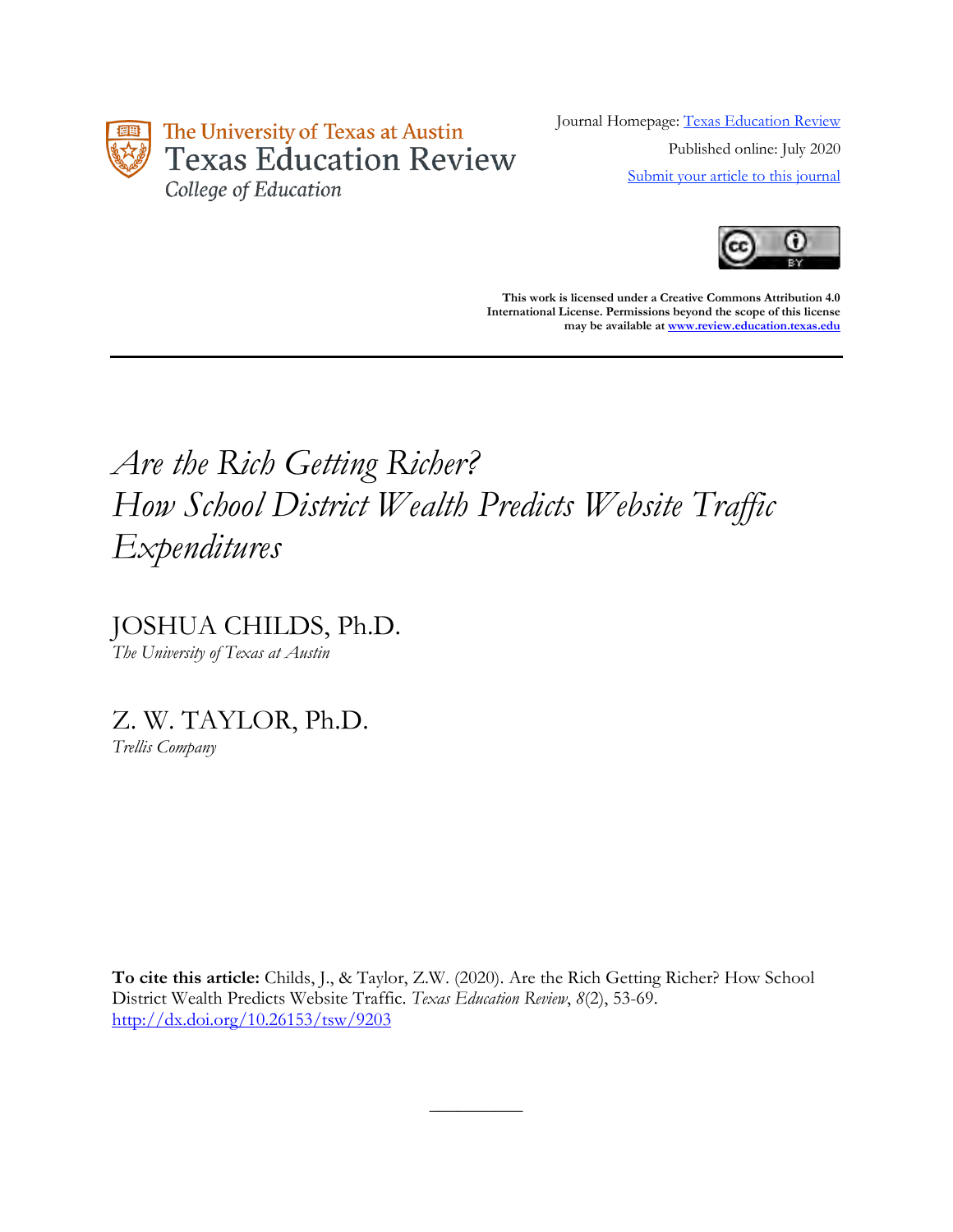## **Are The Rich Getting Richer? How School District Wealth Predicts Website Traffic Expenditures**

JOSHUA CHILDS The University of Texas at Austin

## Z.W. TAYLOR

#### Trellis Company

As Internet technologies have advanced, private industries and businesses in the United States (U.S.) and around the world have leveraged the ability to market on the Internet to drive traffic to their websites (Baye et al., 2015; Ilfeld & Winer, 2002). Such strategies as purchasing banner advertisements, search-engine optimizing webpages, and buying search results placement are well-known techniques that businesses employ to drive Internet traffic and increase their visibility online, while simultaneously improving their bottom line (Bauer & Latzer, 2016). However, K-12 educational research has lagged behind business and marketing research in this regard, as no extant studies have critically analyzed how K-12 school districts leverage the same Internet technologies to strategically spend money to drive Internet traffic to their school district website.

Popular search engines such as Google and Bing have increased their Internet popularity over the past decade, as these two search engines comprise nearly 100% of all search traffic in the United States and around the world (Law, 2019). Google, specifically, has dominated the online advertising and web traffic marketplace (Law, 2019). Recent research has suggested that institutions of higher education have leveraged Google's popularity to purchase online advertising and drive traffic to their institutional website through the Google search engine (Taylor & Bicak, 2020). For instance, the University of Phoenix has been known to spend millions of dollars per month to attract web visitors to their website in hopes of enrolling students and garnering tuition dollars (Leichenko, 2017).

Meanwhile, a longitudinal body of research has documented how K-12 school districts spend their finances on a wide variety of educational necessities. In-depth analyses of school district spending on curricular materials (Johnson & Jackson, 2019), recruitment of teachers (Darling-Hammond, 2010), professional development (Killeen et al., 2002), and capital projects (Young et al., 2003) have provided the field with a good understanding of how schools do business and expend capital. As school choice and competition has increased in recent decades (Behrends et al., 2019), educational research researchers have also explored how school districts spend money to compete with each other through advertising and marketing techniques (Jabbar, 2016; Lubienski & Lee, 2016).

However, beyond content analysis and investigations of school districts use of the Internet to improve curricular materials (Hew & Cheung, 2013), no studies focused on K-12 school districts have investigated the amount of money K-12 school districts spend on the Google search engine to drive traffic to their school district website.

As a state ripe for competition among K-12 school districts, Texas has been aggressive in charter school expansion, putting pressure on traditional public school districts to recruit and retain highquality teachers and administrators, and students and their families (Heilig et al., 2016; Miller, 2019). Using data from Texas as a digital case study, this investigation explores how K-12 school districts in Texas spend taxpayer dollars on driving traffic toward their school district website, informing how these school districts are competing with each other and how they may view the Internet as a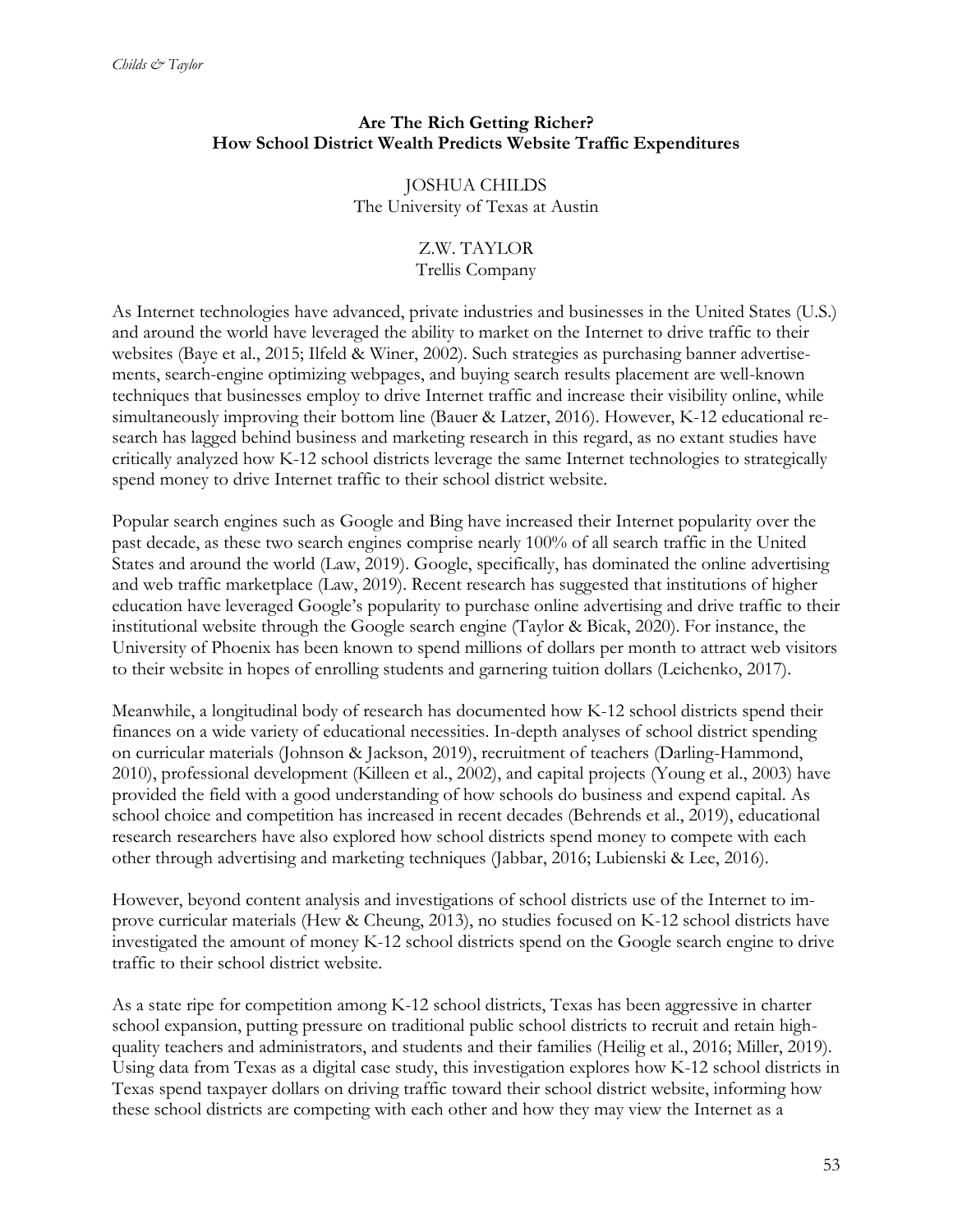competitive marketplace. Ultimately, this study seeks to fill a gap in the literature and explore how K-12 school districts spend to drive traffic, and interest, toward their school district website. Specifically, using 2017-2018 Texas Education Agency (TEA) data and corresponding web traffic data reported by Google, this study addresses two primary research questions:

RQ1: How much do K-12 school districts in Texas spend per month on driving traffic toward their website across district types and Texas Education Agency regions? RQ2: Which K-12 school district characteristics best predict spending on driving traffic toward K-12 school district websites?

Our research questions provide insight for the educational research community on the utility of "traffic cost" as a metric for measuring how Texas K-12 school districts are spending taxpayer dollars to position themselves strategically against other school districts.

#### **Literature Review**

Prior to the study at hand, decades of research have examined how K-12 school districts spend their finances (Darling-Hammond, 2010; Hew & Cheung, 2013; Jabbar, 2016; Johnson & Jackson, 2019; Killeen et al., 2002; Lubienski & Lee, 2016; Young et al., 2003). A review of literature regarding district spending does not serve the purpose of answering this study's main research questions related to school district investment in their school district website. As a result, this focused literature review will provide an overview of how educational researchers have specifically addressed how K-12 school districts invest in their website—in a variety of ways—to inform this study's main aims.

To date, the largest body of research on K-12 school district websites has focused on how school districts invest in online learning technologies, including how students interact with digital learning materials (Staker & Horn, 2012) and how teachers learn to develop and deliver digital curriculum (Davis & Krajcik, 2005). Adjacent studies have explored how teachers have required school districts to invest more heavily in websites and curricular materials to gamify learning materials (Denham et al., 2016) and integrate social media into the educational lives of students (Kimmons et al., 2018). However, studies specifically focused on how K-12 school districts invest in their district website to market their educational services to diverse stakeholders has been somewhat limited.

Specific to online investment in marketing and communication to compete with other school districts, one study found that some K-12 charter school districts do engage with outside consulting firms to better understand how to improve their website and market to prospective students and their families (Jones & Figueiredo-Brown, 2018). In their study of 13 school districts across six states, Jones and Figueiredo-Brown (2018) found that many of these virtual school districts still employed word-of-mouth techniques from parent-to-parent and from guidance counselor-to-guidance counselor. In fact, Jones and Figueiredo-Brown (2018) wrote, "...virtual school leaders did not feel they had adequate preparation to compete with the marketing teams supplied by corporate agencies for their for-profit virtual schools and their efforts sometimes reflected that" (p. 103). Here, many virtual school districts—even without physical campuses—did not fully engage with marketing teams to promote the school district in online spaces and on their school district website.

Similarly, Jabbar's (2016) investigation into school choice and competition in post-Katrina New Orleans revealed how K-12 school districts invest in their website to drive interest in their school district. Jabbar (2016) asserted that 27% (n=8) of the schools in the study participated in television,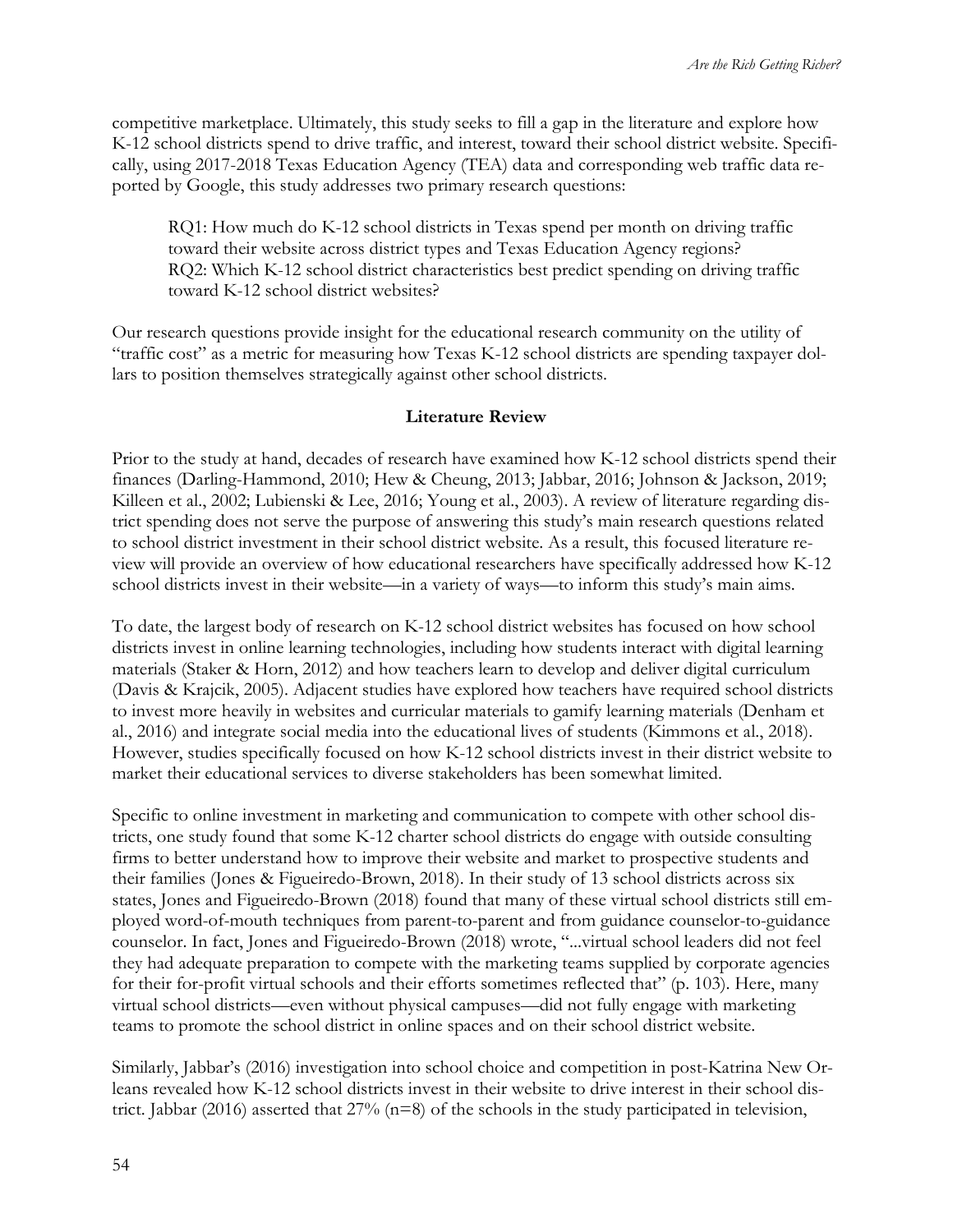radio, or web advertising. However, Jabbar (2016) did not delve into the specific details regarding how much each school district was spending and which media outlet was receiving the greatest amount of school district marketing funds. Ultimately, Jabbar (2016) reasoned that "all of the schools had some type of website, though they varied in terms of the richness of their content" (p. 13), concluding that more research was necessary into the sub-field of K-12 school district online marketing.

Miller (2017) also investigated how a Catholic K-12 school attempted to compete in the education marketplace by improving their marketing techniques to recruit students and teachers. Miller (2017) found that the Catholic school's marketing plan "targeted the parents of children in before- and after-school care specifically and implemented an improved website" (p. 30). In a description of the new website investment, one of Miller's (2017) interview participants, one of the Catholic school leaders, wrote:

I am delighted to announce the school has an improved website, which has been many months in the planning. The school felt it wanted to bring everything into one place so the community would be able to access the content more easily. This is also an opportunity for you to interact and provide feedback on any improvement you might have. I hope that you enjoy discovering the new website and that you find it easy to navigate and pleasant to use. Everything is very organized, so you will always be able to find exactly what you are looking for. (p. 106)

Yet, Miller (2017) did not investigate specifically what the school spent on their website improvement and how this marketing tool was used to drive traffic toward their school website, thus driving stakeholder interest in enrolling in the school.

Tangential to the way K-12 school districts invest in their district website, Kimmons et al. (2019) focused on the manner in which school districts adopted different website publishing systems (either open source vs. proprietary/purchased). Ultimately, Kimmons et al. (2019) learned that of all K-12 schools in the United States ( $N = 98,477$ ), the overwhelming majority of K-12 schools adopted proprietary or purchased website publishing systems, possibly speaking to how K-12 schools and school districts may not be able to staff the technical support necessary to build unique websites. Kimmons et al. (2019) also learned that the primary technologies on K-12 school district websites beyond pedagogical software (e.g., Edmodo) were social network services (42.8% of all websites), administrative and office support tools (23.85%), academic or administrative tools (22.1%) and media sharing tools (9.7%). Kimmons et al. (2019) did not find evidence to suggest that K-12 school district websites purchased specific web tools for their website to drive traffic or market to specific audiences. Instead, the authors did reason that "schools are using these tools not for their teaching and learning benefits, but for their non-pedagogical marketing, communication, and outreach functions" (p. 195). However, Kimmons et al. (2019) did not elaborate on the cost of these website augmentations or how K-12 school districts specifically financed web traffic toward their school district website.

Beyond attempts at investing in school district websites to drive traffic, Maranto and Shuls (2012) analyzed the websites of 53 districts labeled as a geographic shortage districts (GSD) by the Arkansas Department of Education and found that few websites were informative and intuitive. The authors reasoned that of all GSD websites, very few featured content to recruit teachers, while a charter school's website "was superior to other school websites in the sample" and "…displayed pictures of students and provided useful information to prospective teachers," (p. 6). Similarly, Fernandez'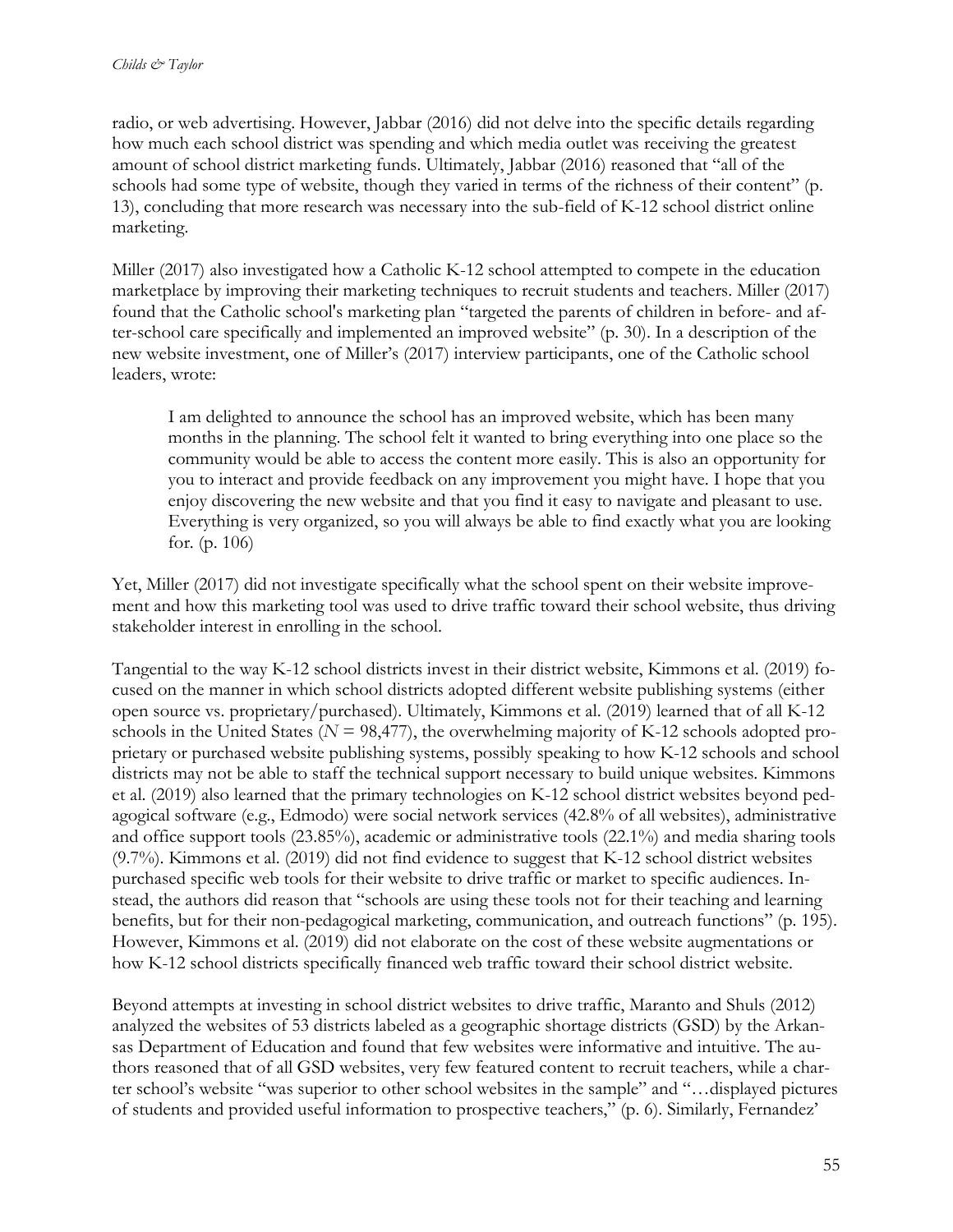(2020) suggested that some K-12 school district websites may attempt to publish and promote web materials to recruit teachers, including teachers in high-demand disciplines such as mathematics (Fernandez, 2020). However, Fernandez' (2020) study did not delve into the cost of these measures or how K-12 school districts use other website-based marketing techniques to recruit students and teachers to compete in the educational marketplace.

Ultimately, these studies comprise a minimal body of research related to how K-12 school districts invest in their school district website to drive traffic toward that website, thus possibly increasing student, parent, family, and teacher interest in that district. As a result, this study will fill the gap in the literature by estimating the amount of money Texas K-12 school districts spent to generate traffic to their school district websites during the 2017-2018 school year and whether district indicators of wealth predict traffic cost spending. It is our hope that filling this gap in the literature will inform future studies as to how K-12 school districts may spend—and compete—in online spaces, an increasingly competitive venue in K-12 education.

#### **Methods**

This section outlines the way we identified this study's population and sample, the manner in which we collected and analyzed the data, and the means by which we addressed our limitations.

#### **Rationale for Texas**

The research team viewed Texas as an appropriate site for this state-level case study exploring traffic cost expenditures of K-12 school districts for several reasons. First, Texas has spawned several national charter school organizations (Whitmire, 2019), and charter school district enrollment continues to grow, with nineteen new charter schools opening in the North Houston area alone since 2016 (Zedaker, 2019). In 2018, 705 charter schools were serving 296,213 students in Texas, while nearly 150,000 students remained on waitlists, illustrating the demand for charter school education in Texas (Texas Charter Schools Association, 2018). This expansion of charter school education in Texas may begin producing a sense of competition among K-12 school districts in Texas, possibly influencing how K-12 school districts spend on their school district websites.

Moreover, the state of Texas has been rapidly growing over the past decade, consistently placing in the top ten in the United States in numeric growth, leading the nation in from July 2018 to July 2019 with over 360,000 new residents (United States Census Bureau, 2019). In Texas, this growth has occurred during a time when many states have experienced population decline (Nadworny, 2019). As a result, Texas is an important state to analyze in terms of K-12 school district Internet investment, given its growth in both overall and college-going population (Nadworny, 2019; United States Census Bureau, 2019), along with its competitive education marketplace (Whitmire, 2019; Zedaker, 2019).

#### **Population and Sample**

In 2018, the Texas Education Agency (TEA) oversaw 1,203 public school districts, open enrollment public charter school districts, and juvenile justice and in-live facilities, in addition to the Texas School for the Blind and Visually Impaired and the Texas School for the Deaf. However, the vast majority of Texas school districts are either public charter districts in predominantly urban areas (14.9% of all districts) or traditional public school districts in remote,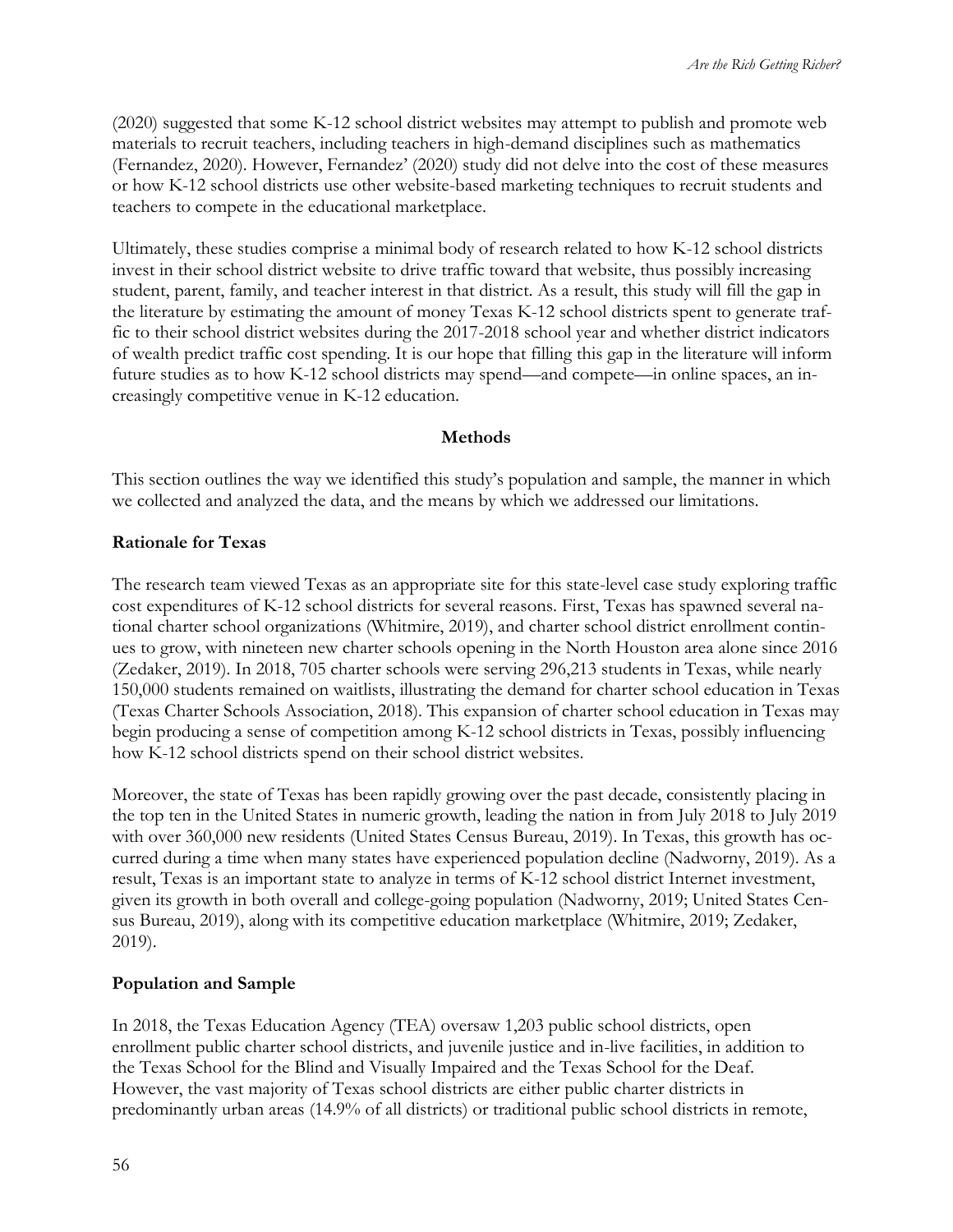rural areas (38.3% of all districts), compared to only 11 major urban school districts as classified by the TEA (TEA, 2018). This led to an interesting challenge in terms of sampling for this study, as it was not feasible to gather online data from all 1,203 districts in a timely manner. As a result, we employed purposive random sampling across each TEA district type to identify a sample for this study. We used GPower, a statistical software tool, used to calculate the statistical power necessary for collecting data from a large enough sample of our overall population (Texas K-12 districts). Within GPower, we set sampling power parameters to 95% confidence interval. This resulted in 764 Texas K-12 districts being assigned to this study across all nine TEA district types and all twenty TEA regions, which are education service centers dispersed across Texas. Table 1 displays an overview of the districts in this study.

#### Table 1

| District Type                  | $\mathbf n$ | <b>TEA</b> Region         | $\mathbf n$ |
|--------------------------------|-------------|---------------------------|-------------|
| Charter School                 | 123         | $Region 1 - Edinburgh$    | 22          |
| Rural                          | 210         | Region 2 – Corpus Christi | 28          |
| Independent Town               | 58          | Region 3 – Victoria       | 22          |
| Other Central City             | 35          | Region 4 - Houston        | 75          |
| Other Central City Suburban    | 115         | Region 5 – Beaumont       | 24          |
| Non-Metropolitan, Fast Growing | 26          | Region 6 – Huntsville     | 33          |
| Non-Metropolitan, Stable       | 120         | Region 7 – Kilgore        | 56.         |
| Major Suburban                 | 66          | Region 8 - Mount Pleasant | 30          |
| Major Urban                    | 11          | Region 9 - Wichita Falls  | 23          |
| Total                          | 764         | Region 10 - Richardson    | 97          |
|                                |             | Region 11 - Fort Worth    | 53          |
|                                |             | Region 12 - Waco          | 49          |
|                                |             | Region 13 – Austin        | 43          |
|                                |             | Region 14 – Abilene       | 20          |
|                                |             | Region 15 – San Angelo    | 26          |
|                                |             | Region 16 - Amarillo      | 41          |
|                                |             | Region 17 - Lubbock       | 30          |
|                                |             | Region 18 - Midland       | 17          |
|                                |             | Region 19 – El Paso       | 15          |
|                                |             | Region 20 – San Antonio   | 60          |
|                                |             | Total                     | 764         |

*Description of Texas K-12 school districts in the sample (n=764)*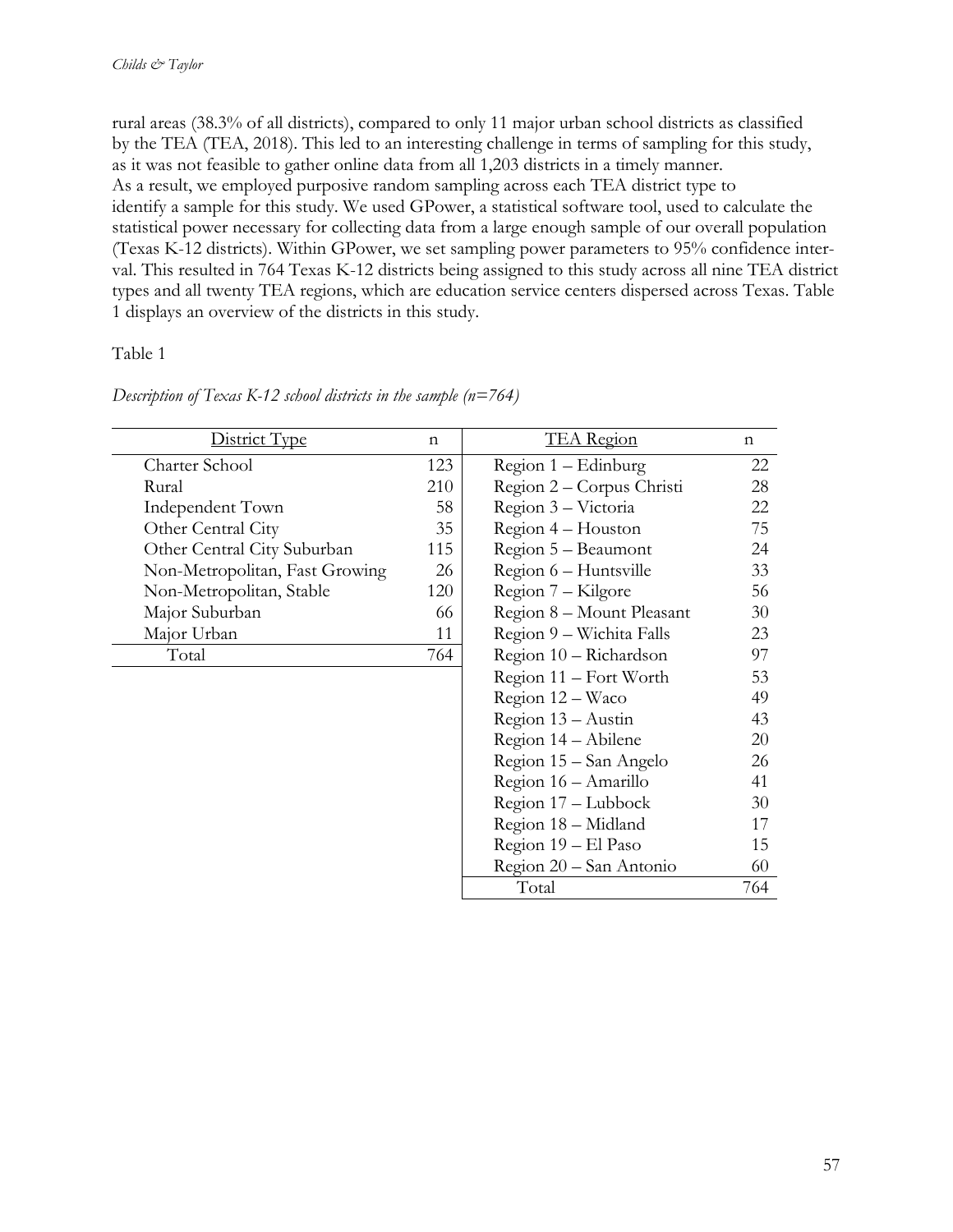## Figure 1

*Map of Texas Education Association (TEA) Regions*



## **Data Collection**

We gathered data for this study from two sources: the TEA (2019) reports database and SEMrush (2019). Texas school districts must report data to the TEA, including total student enrollment, expenditures, local tax rates, and other information in order to maintain eligibility for state funding. We gathered TEA data that may influence online spending and advertising, including TEA region, per-pupil spending, number of district campuses (individual schools), total operating expenses, and total district enrollment.

SEMrush is a quantitative analytic tool used by website developers and software engineers to evaluate the popularity and cost of websites in an effort to inform online advertising techniques, optimize search-engines across desktop and mobile devices, and boost website visibility (SEMrush, 2019). To provide this insight, SEMrush's interface connects with Google's application program interface (API), specifically Google's paid search and advertising data. As a result, SEMrush can measure a website's size and popularity on the Internet, along with how much money is spent on hosting a website's traffic and whether the website pays for prioritized search results placement in Google's search engine. Other studies focused on higher education have used SEMrush to analyze how web metrics may influence *U.S. News & World Report* rankings (Taylor et al., 2018), the competitiveness of historically Black colleges and universities (Taylor, 2018), and how website popularity compares to institutional size (Alsmadi & Taylor, 2019). Using SEMrush, we entered the home URL for each school district (e.g.,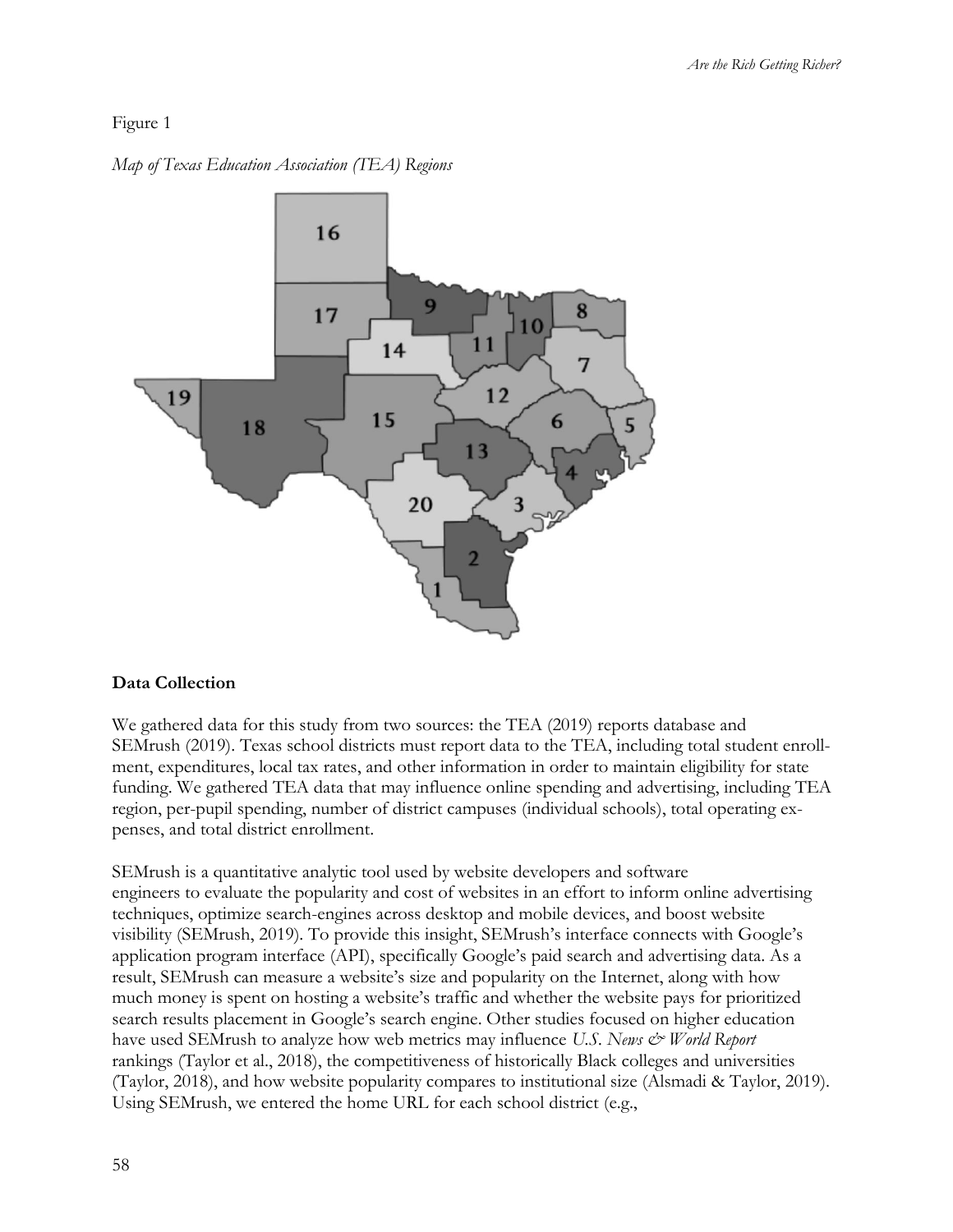https://www.houstonisd.org/) and gathered SEMrush data pertinent to each school district's Internet investment (in traffic cost) on their school district website. Traffic cost is the monthly cost incurred to the website administrator (school district) to facilitate search results placement on the Google search engine, including both organic search traffic and paid search results (Taylor et al., 2019).

## **Data Analysis**

First, we generated nonparametric descriptive statistics (means, standard deviations) comparing the traffic cost expenditures of Texas school districts by district type and TEA region, given this study reports novel data in the K-12 educational technology landscape (Table 2). Then, after gathering one year of TEA data (2018-2019) and corresponding year SEMrush data (2018- 2019), we employed OLS regression to predict the traffic cost of K-12 school districts using TEA (2019b) data related to school district expenditures. To build the model, the research team hypothesized that several district-level TEA (2019b) variables could be predictive of traffic cost, including geographic location, using TEA region as a proxy. Moreover, the team considered other district-level TEA variables related to a school district's size, including number of district campuses, full-time employees, and number of enrolled students. However, after performing variance inflation factor (VIF) analyses, we learned that several of these variables were collinear, and thus, removed from our model to ensure its integrity.

Similarly, the research team considered district-level TEA variables related to finances, including administrator, teacher, and staff salaries, district revenue and expenses, and per-pupil spending across several contexts (e.g., operating expenses per pupil, instructional expenses per pupil). As before, once integrating these finance-related variables into our model, we again performed VIF analyses and removed multicollinearity from the model. Once we completed VIF analyses, we transformed large scale variables to the logarithmic scale to conform the data to normal distribution and decrease the variability of residuals for our outcome variable (traffic cost). To increase the reliability and transparency of this study, the research team can make this study's dataset available upon request.

#### **Results**

Descriptive statistics of traffic cost expenditures of Texas K-12 school district websites can be found in Table 2.

## Table 2

| $\sim$                                |                     |           |  |
|---------------------------------------|---------------------|-----------|--|
| District Type                         | <b>Traffic Cost</b> |           |  |
|                                       |                     |           |  |
|                                       | Mean                | <b>SD</b> |  |
| Charter School $(n=123)$              | 5,219               | 18,216    |  |
| Rural $(n=210)$                       | 419                 | 1,959     |  |
| Independent Town $(n=58)$             | 4,004               | 9,089     |  |
| Other Central City $(n=35)$           | 74,905              | 130,553   |  |
| Other Central City Suburban (n=115)   | 12,734              | 25,915    |  |
| Non-Metropolitan, Fast Growing (n=26) | 3,161               | 5,595     |  |

*Descriptive statistics of web metrics of Texas K-12 district websites, August-October 2018, by district type and TEA region*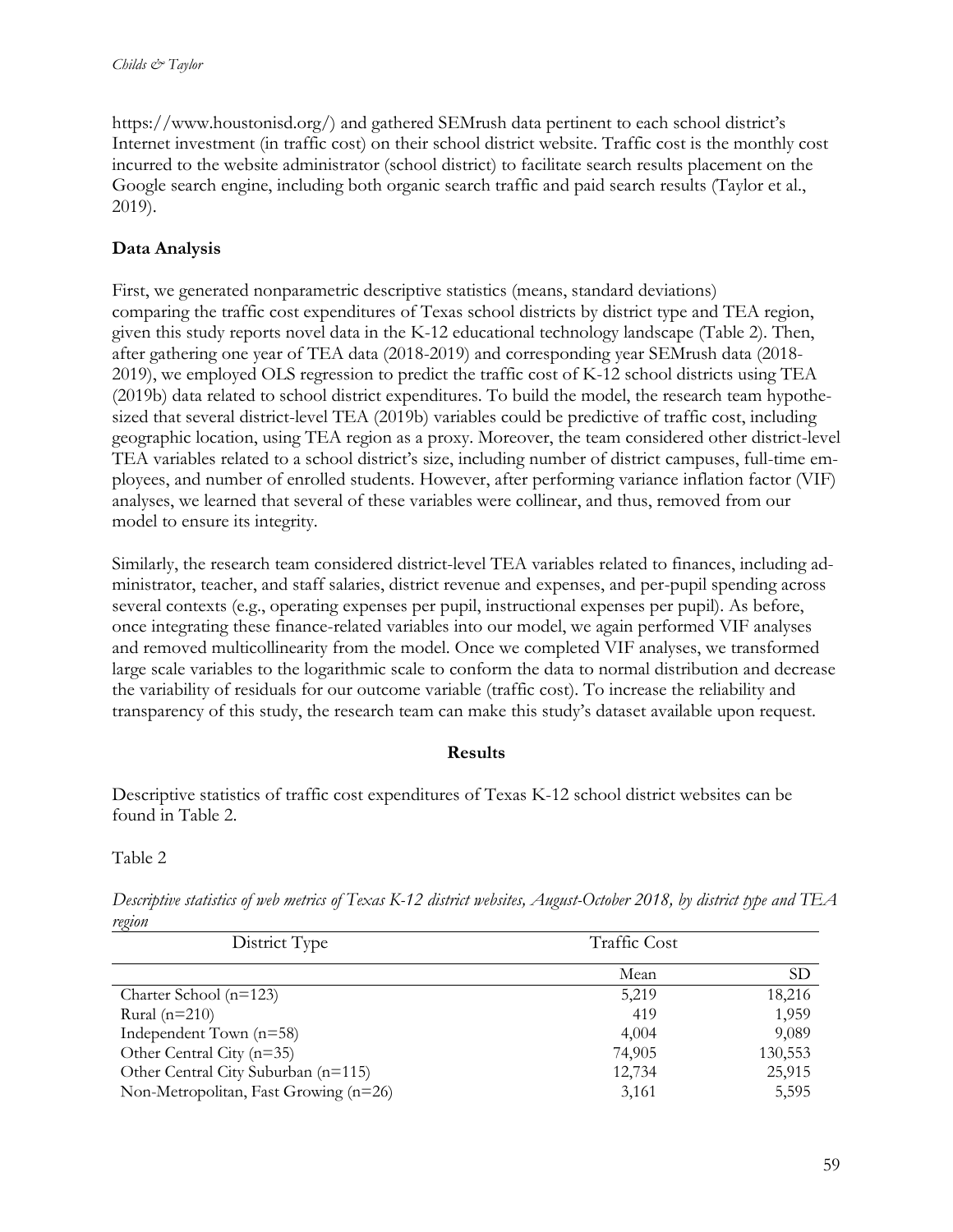| Non-Metropolitan, Stable (n=120) | 1,749   | 5,958   |
|----------------------------------|---------|---------|
| Major Suburban (n=66)            | 99,340  | 247,148 |
| Major Urban $(n=11)$             | 468,313 | 414,661 |
| TEA Region                       |         |         |
| 1 - Edinburg $(n=22)$            | 17,815  | 31,366  |
| 2 - Corpus Christi (n=28)        | 6,612   | 20,138  |
| $3 - Victoria (n=22)$            | 1,829   | 4,911   |
| $4 - Houston (n=75)$             | 80,674  | 293,162 |
| $5 -$ Beaumont (n=24)            | 5,891   | 23,904  |
| $6 -$ Huntsville (n=33)          | 21,311  | 82,848  |
| $7 -$ Kilgore (n=56)             | 4,572   | 14,298  |
| 8 - Mount Pleasant (n=30)        | 2,037   | 6,204   |
| 9 - Wichita Falls (n=23)         | 1,505   | 4,606   |
| $10 -$ Richardson (n=97)         | 25,738  | 84,513  |
| 11 - Fort Worth $(n=53)$         | 37,044  | 95,584  |
| $12 - Wacc (n=49)$               | 5,847   | 21,747  |
| $13 - \text{Austin}$ (n=43)      | 44,945  | 124,998 |
| $14 -$ Abilene (n=20)            | 4,450   | 21,190  |
| 15 - San Angelo (n=26)           | 4,450   | 13,871  |
| $16 - \text{Amarillo}$ (n=41)    | 663     | 2,359   |
| $17 -$ Lubbock (n=30)            | 5,083   | 18,744  |
| $18 -$ Midland (n=17)            | 11,159  | 30,313  |
| 19 - El Paso (n=15)              | 53,510  | 114,004 |
| 20 - San Antonio (n=60)          | 18,178  | 54,741  |
| Sample $(n=764)$                 | 22,314  | 110,403 |

Evidenced by data in Table 2, there exist considerable differences in the traffic cost expenditures across district type. By district type, major urban districts far outspent their rural and non-metropolitan school district peers, as major urban districts averaged traffic costs of \$468,313 per month from August to October 2018, whereas rural districts only averaged \$419 per month during the same period. This result may suggest that there is a relationship between the relative size or geographic location of a K-12 school district and its traffic cost toward its district website, making a unique contribution to the literature.

There was also considerable variance within district type, as major urban and major suburban school districts featured large standard deviations regarding traffic cost expenditures. For example, major suburban school districts featured a traffic cost standard deviation of \$247,148 per month, even though their mean expenditures were only \$99,340 per month. Inverse mean-to-standard deviation ratios were also apparent among central city school districts. These figures strongly indicate stratified traffic cost expenditures within district types, suggesting that there may be different district-level circumstances that influences how K-12 school districts spend on traffic cost. As a result, predicting traffic cost by district type alone may not be informative, given these apparent differences.

By TEA region, and similar to results by district type, data in Table 2 suggest considerable differences in the traffic cost expenditures across TEA regions. Major metropolitan TEA regions such as Houston (m=\$80,674), El Paso (m=\$53,510), Austin (m=\$44,945), and Fort Worth (m=\$37,044) outspent many of their more-rural TEA region counterparts, including Amarillo (m=\$663) and Wichita Falls (m=\$1,505). However, other major metropolitan TEA regions such as San Antonio (m=\$18,178) and Richardson (m=\$25,738) did not spend nearly as much per month as other major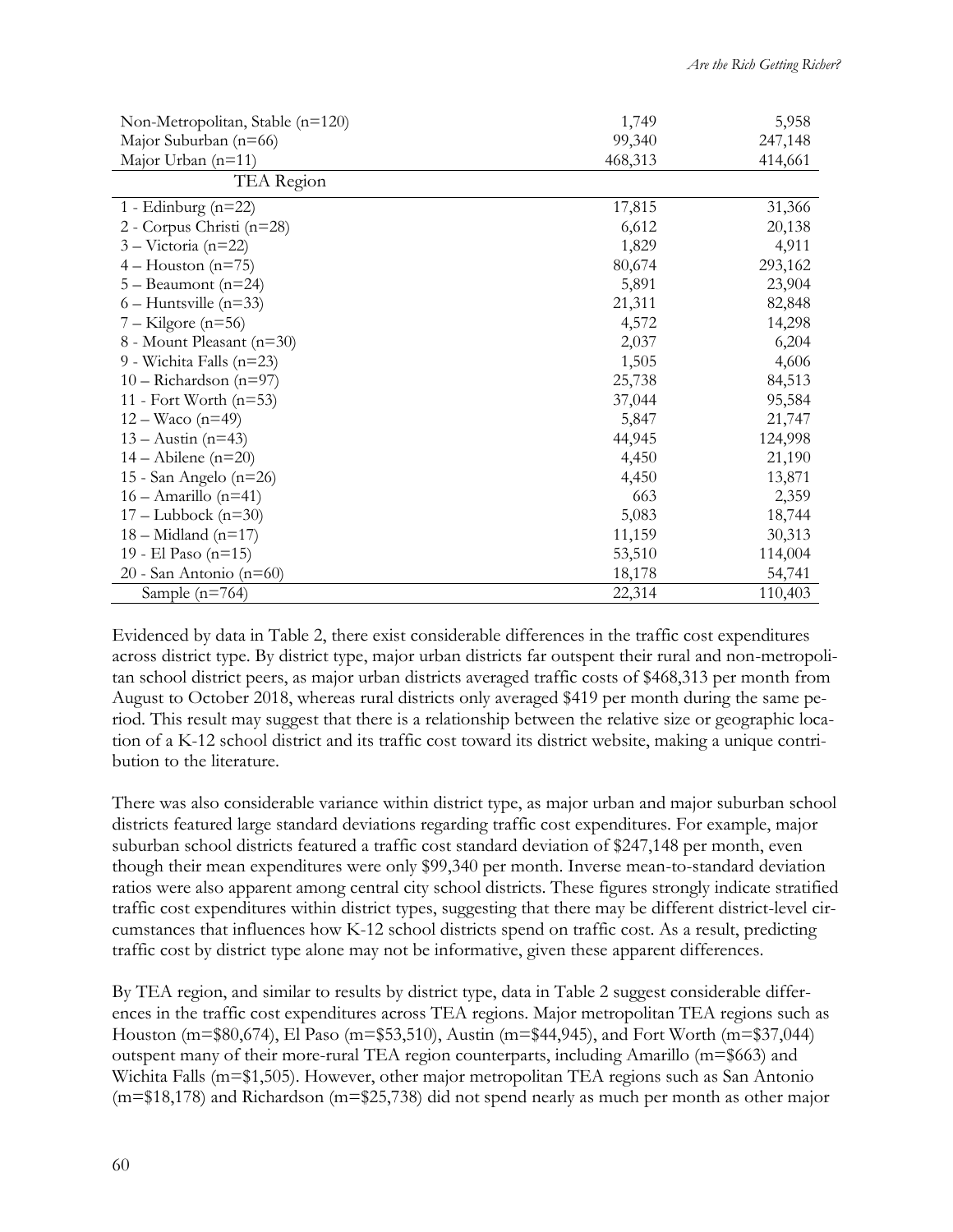metropolitan TEA regions, again suggesting that TEA region or geography alone cannot predict traffic cost expenditures of K-12 school districts.

Supporting the result that traffic cost cannot be predicted solely by TEA region, standard deviations within district types suggest that there are other district-level factors associated with traffic cost expenditures. For example, every TEA region in this study featured a larger standard deviation than mean traffic cost, signaling considerable variance for how *different* K-12 school districts in the *same* TEA region spend on driving Internet traffic toward their school district website. For instance, in the TEA region of Huntsville, the average K-12 school district spent \$21,311 per month from August to October 2018 on driving traffic to their district website, whereas the standard deviation across all K-12 school districts in the Huntsville region was nearly four times that amount: \$82,848. Here, these figures likely indicate that several K-12 school districts in Huntsville far outspent others in Huntsville, contributing to the low means and high standard deviations in traffic cost for this TEA region. Ultimately, data in Table 2 strongly suggest considerable variance within both district type and TEA region regarding traffic cost expenditures from school district to school district.

A regression analysis predicting traffic cost expenditures for Texas K-12 school district websites can be found in Table 3.

Table 3

| Variables                          |             |            |                  |          |
|------------------------------------|-------------|------------|------------------|----------|
| $\#Region$                         | $\beta$     | Std. Error | $\boldsymbol{t}$ | Sig.     |
| 3 - Victoria                       | 1.189       | .562       | 2.12             | $0.04*$  |
| 4 - Houston                        | 1.079       | .491       | 2.20             | $0.03*$  |
| 6 - Huntsville                     | 1.298       | .508       | 2.56             | $0.01**$ |
| 7 - Kilgore                        | 0.971       | .474       | 2.05             | $0.04*$  |
| 9 - Wichita Falls                  | 1.426       | .559       | 2.55             | $0.01**$ |
| 10 - Richardson                    | 1.152       | .471       | 2.44             | $0.02*$  |
| 11 - Fort Worth                    | 1.156       | .488       | 2.37             | $0.02*$  |
| 12 - Waco                          | 1.007       | .483       | 2.09             | $0.04*$  |
| 13 - Austin                        | 1.401       | .499       | 2.82             | $0.01**$ |
| 15 - San Angelo                    | 1.451       | .530       | 2.74             | $0.01**$ |
| 19 - El Paso                       | 1.867       | .672       | 2.78             | $0.01**$ |
| District campuses                  | 0.001       | .004       | 0.26             | 0.80     |
| Full-time employees (log)          | 1.348       | .794       | 1.70             | 0.09     |
| Local tax rate                     | 1.208       | .581       | 2.08             | $0.04*$  |
| Central admin. salaries (log)      | 0.100       | .410       | 0.24             | 0.81     |
| Campus admin. salaries (log)       | 1.064       | .590       | 1.80             | 0.07     |
| Staff salaries (log)               | 1.189       | .601       | 1.98             | $0.05*$  |
| Tax value per pupil (log)          | 0.198       | .124       | 1.59             | 0.11     |
| Total district revenue (log)       | $-1186.244$ | 1718.580   | $-0.69$          | 0.49     |
| Revenue per pupil (log)            | 1186.796    | 1718.551   | 0.69             | 0.49     |
| Total expenses (log)               | $-0.225$    | .339       | $-0.66$          | 0.51     |
| Operating expenses (log)           | 1185.794    | 1718.561   | 0.69             | 0.49     |
| Operating expenses per pupil (log) | $-1188.017$ | 1718.538   | $-0.69$          | 0.49     |

*Regression analyses predicting traffic cost of Texas K-12 school districts (n=764)*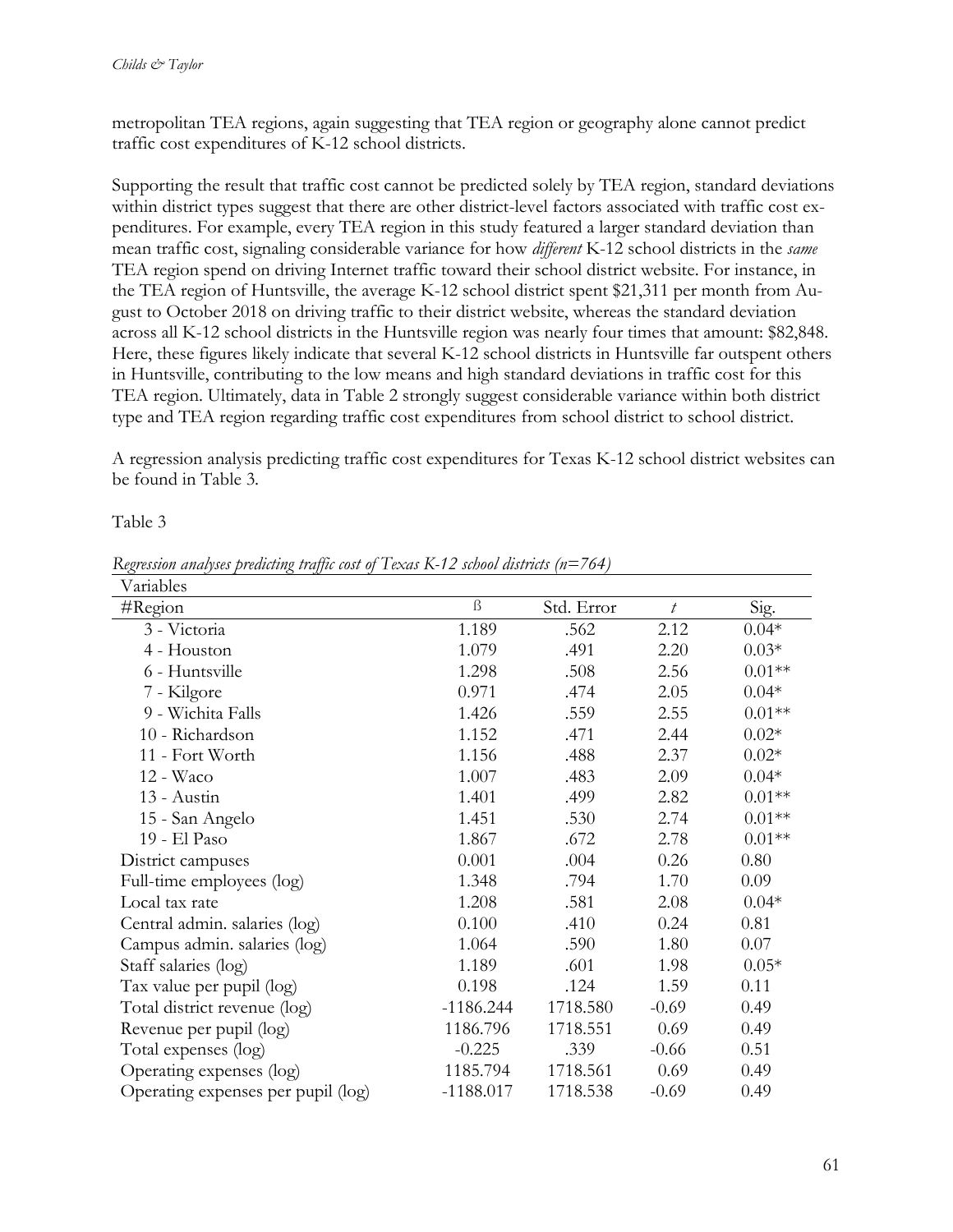| Instructional expenses per pupil (log) | 0.838     | 1.145 |        | 0.46 |  |
|----------------------------------------|-----------|-------|--------|------|--|
| Constant                               | $-23.120$ | 9.922 | $-233$ | ) 02 |  |
| Number of institutions                 | 764.      |       |        |      |  |
| Adjusted R-squared                     | 0.72      |       |        |      |  |

#Region 1 Edinburg = control group; only statistically significant regions reported for simplicity. Notes: Robust standard errors in parentheses; \*\*\**p* < 0.001, \*\**p* < 0.01, \**p* < .05

Data in Table 3 suggest TEA region best predicts K-12 school district spending on driving traffic to school district websites, and school district membership in certain TEA regions were more predictive than others. First, controlling for many district-level size (e.g., campuses) and finance variables (e.g., tax value per pupil), the TEA regions of Corpus Christi, Beaumont, Mount Pleasant, Abilene, Amarillo, Lubbock, Midland, and San Antonio were not statistically significant predictors of traffic cost. Supporting earlier results in Table 2, data in Table 3 suggest TEA region may not be the only predictor of traffic cost, as there may be district-level characteristics that influence traffic cost expenditures from district to district.

However, using the TEA region of Edinburg as a control group, many TEA regions were strongly predictive ( $p < 0.05$ ,  $p < 0.01$ ) of traffic cost expenditures. Although the TEA region of Houston spent the most on traffic cost (Table 2), the TEA regions of Huntsville, Wichita Falls, Austin, San Angelo, and El Paso were most predictive of traffic cost, controlling for district-level variables. Although there is little empirical evidence to inform why these TEA regions were most predictive of traffic cost, these results imply for future research into online spending of K-12 school districts in their pursuit of driving interest—and Internet traffic—toward their school district and corresponding website.

Considering district-level characteristics, many size- and finance-related TEA variables were not predictive of traffic cost across many different K-12 school districts. Even though the research team hypothesized that K-12 school districts may need to spend more on driving traffic depending on the size of their district, both district campuses ( $p = 0.80$ ) and full-time employees ( $p=0.09$ ) were not statistically significant predictors of traffic cost. Similarly, many finance-related TEA variables were not predictive either, as nearly all district-level salaries metrics and per-pupil spending metrics were not statistically significant.

However, answering this study's second research question, both local tax rates ( $p < 0.05$ ) and staff salaries ( $p < 0.05$ ) were statistically significant predictors of traffic cost, controlling for TEA region and many other district-level variables related to the size and finances of a K-12 school district in Texas. Although there is little extant or guiding research to support these results, several implications for K-12 school district spending and equity between school districts emerge from these results.

## **Limitations**

This study was limited by several data-related, time-related, and research-related factors. First, this study's data is limited to both TEA data (one year) and SEMrush data (August to October 2018). As Internet information changes constantly, it is difficult to overgeneralize this study's findings, given that the traffic cost figures reported in this study are likely to change. In addition, SEMrush data was collected from the time period of August 2018 to October 2018, as this period represents the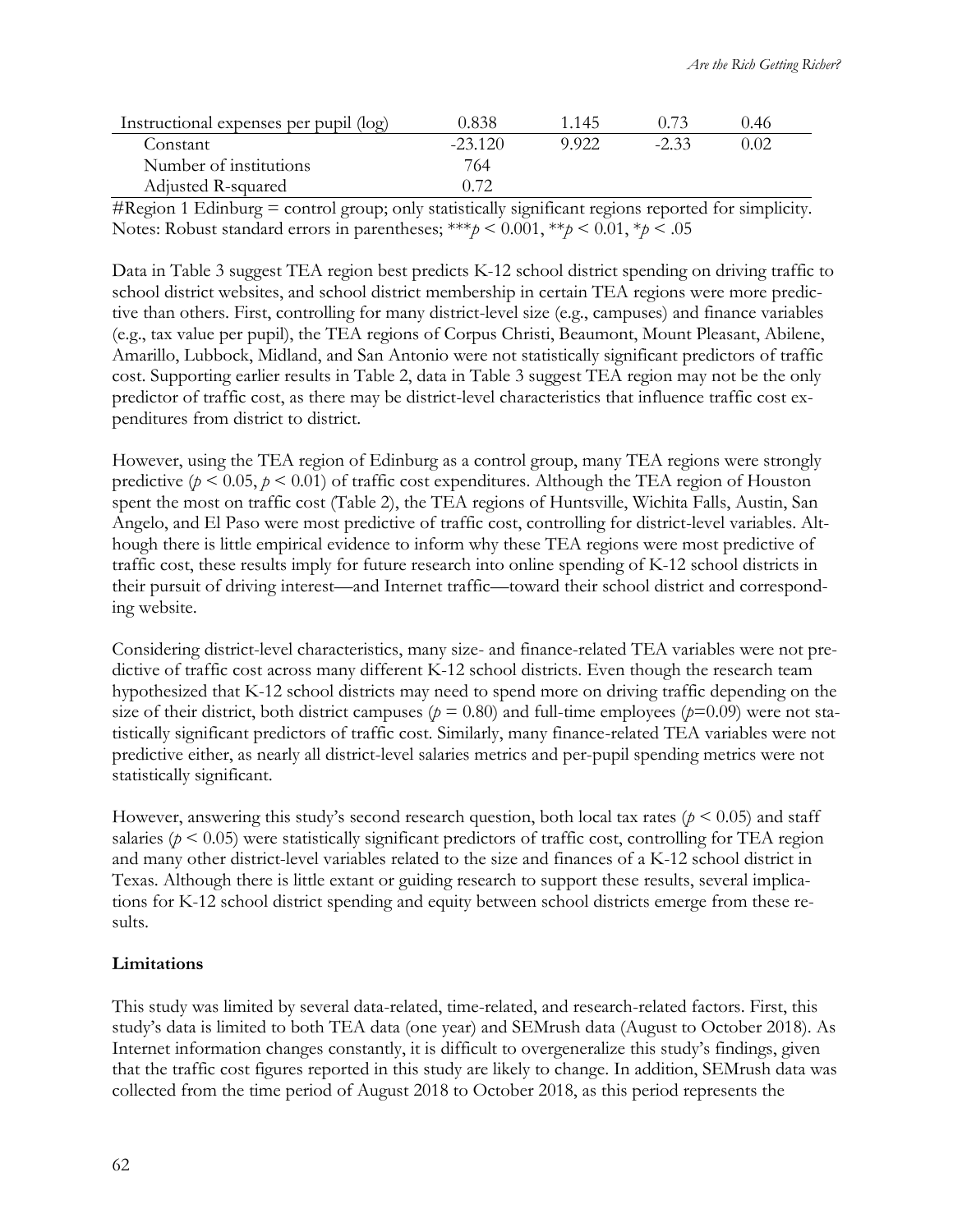beginning of the academic year, even though traffic expenditures likely fluctuate throughout the academic year. Similarly, although some TEA data points do not drastically change from year to year (e.g., geographic location, TEA region, district type), many TEA data points do change, such as local tax rate, per-pupil spending, full-time employee figures, and many more. As a result, this study only means to provide a one-time perspective into how K-12 school districts in Texas spend on Internet traffic and how certain district characteristics may predict this cost.

Second, this study is also limited by the arduous nature of collecting SEMrush data from multiple websites. In all, this study included data from 764 unique K-12 school districts in Texas and their websites, but SEMrush is generally used by marketing and communications professionals working on one website, comparing their website to their competitors' websites (SEMrush, 2019). SEMrush also does not feature an export function to cleanly and efficiently choose web metrics (e.g., traffic cost) and export them from the SEMrush dashboard—all gathering of web metrics require entering a unique URL (e.g., [https://www.houstonisd.org/\)](https://www.houstonisd.org/) into the SEMrush search bar, one at a time. As a result, this study's data collection process was time consuming and limited the overall sample size of the study, as it was not feasible to gather web metrics from all K-12 school district websites in Texas.

This study is also limited by its analytic method and reliance on quantitative data sources. Ideally, researchers would gather multiple years of data and attempt to demonstrate causal effects of school district characteristics on traffic cost. In addition, qualitative and mixed methods researchers could augment this study's findings by expanding beyond a quantitative analysis, speaking with school district employees with knowledge of their website's investment costs and benefits.

Finally, this study's data collection and analytic technique is limited by the extant research related to K-12 school district spending on technology, specifically its school district website. Had there been prior research to suggest certain school district characteristics may predict spending on traffic, we would have gathered that data and integrated those variables into our regression model. However, given the gap in the literature, we had to hypothesize which district-level TEA variables may predict traffic cost expenditures, with little extant research guiding these decisions. Ultimately, although this study is primarily limited by its data sources and analytic strategy, it represents a unique contribution to the subfields of educational technology and marketing and communication, mitigating some of this study's limitations.

## **Discussion and Conclusion**

To date, no extant research had explored how K-12 school districts spend to drive traffic to their school district's website. Given the results of this study, many implications for research, practice, and online equity between K-12 school districts emerge. In all, this study successfully answered its two primary research questions:

RQ1: How much do K-12 school districts in Texas spend per month on driving traffic toward their website across district types and Texas Education Agency regions? RQ2: Which K-12 school district characteristics best predict spending on driving traffic toward K-12 school district websites?

Answering this study's first research question, the data in Table 2 suggest K-12 school districts in Texas spent in dramatically different ways regarding traffic cost, depending on the district type and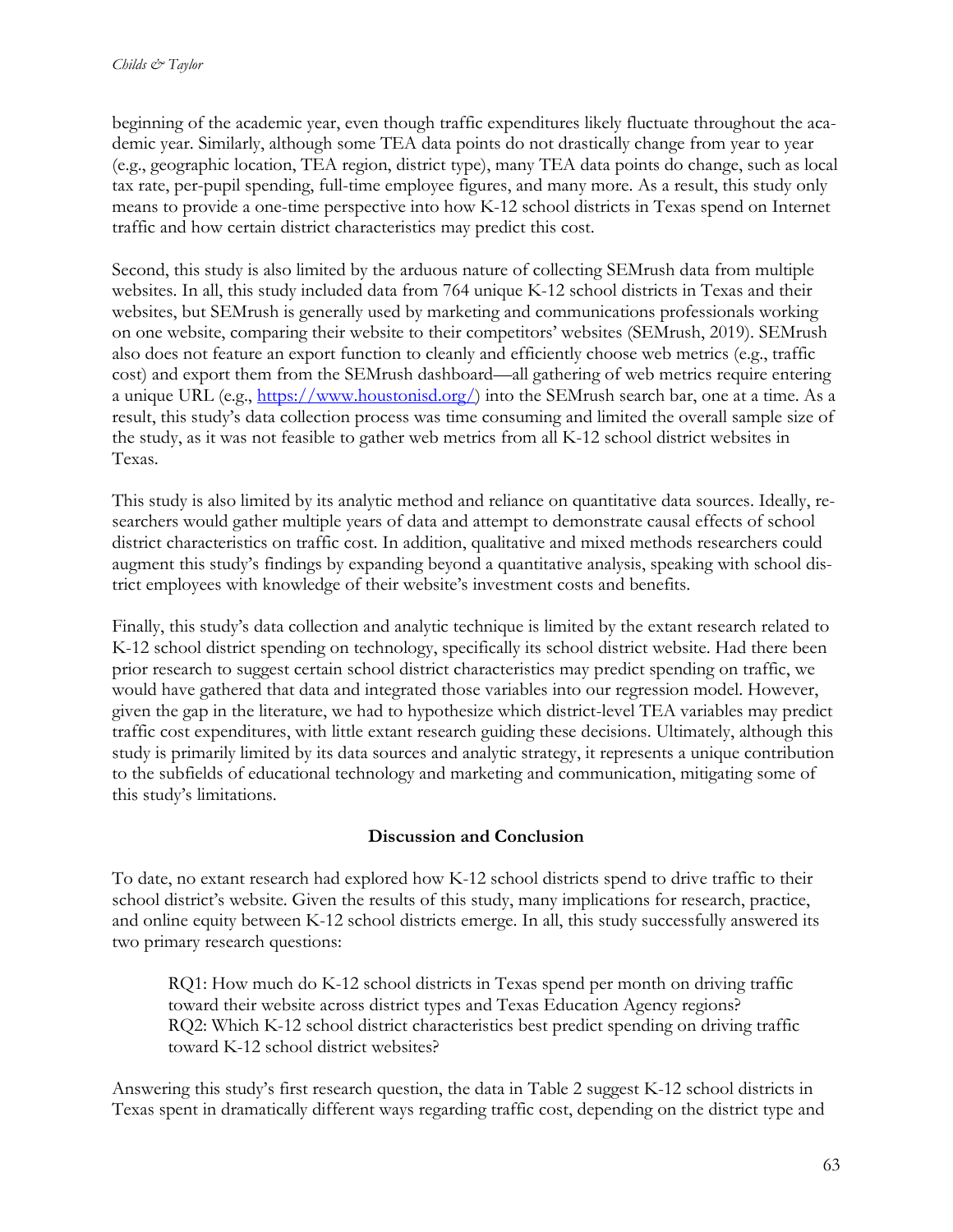TEA region (i.e., geography). As a novel contribution to the literature on K-12 school district spending tendencies, this study suggests some K-12 school districts may spend hundreds of thousands of dollars per month driving traffic toward their websites (Table 2; e.g., major urban school districts), while others may only spend several hundreds of dollars (Table 2; e.g., rural school districts, Amarillo TEA region school districts). As a result, both future research and practice should investigate how school districts spend such vast sums of money on driving traffic toward district websites, paying special attention to how rural, low-income, or minoritized school districts may be affected by these spending tendencies.

Moreover, researchers should work with practitioners to understand why traffic cost is higher for some districts and not others, informing how low-income school districts can optimize their resources and compete with wealthier districts who may be able to afford larger websites and able to drive more Internet traffic. This research could investigate district-level nuances beyond TEA region. For instance, the TEA region of San Antonio encompasses both San Antonio ISD and Alamo Heights ISD, a neighboring district. In this instance, San Antonio ISD has levied a higher tax rate than Alamo Heights ISD, even though these districts are in the same TEA region and are adjacent from each other (Texas Association of Counties, 2018). As a result, these districts may have directly competed for students and had different levels of revenue to spend on Internet advertising, an important phenomenon to unpack in an open enrollment state such as Texas.

Speaking to the regression results in Table 2, educational researchers and policymakers should take note of the range of spending across different district types and TEA regions, focusing on why school districts spend so differently in online settings. The research team did hypothesize that population density or city population may influence traffic cost given the necessity for local parents and educational stakeholders to traffic their local school district's website. However, several densely populated TEA regions were not predictive of spending on traffic cost (Table 3). Similarly, some cities and TEA regions such as San Antonio are much larger than some cities and TEA regions such as Austin and Huntsville, yet school districts in San Antonio spent significantly less on website traffic (Table 2) than peer school districts. In short, a school district's size or geographic location is simply not enough to determine how a school district spends online, and future research should investigate this result in greater detail. Perhaps researchers could partner with school districts to access each district's Google Analytics data to better understand both *who* is visiting school district websites and *what* content they are accessing, possibly informing why school district spending on traffic varies so greatly from district to district.

Perhaps this study's most important results—and directly answering this study's second research question—is that both local tax rate and staff salaries strongly predict (*p* < 0.05) K-12 school district spending on driving traffic, controlling for many other TEA variables related to size and finance. As critical *t* values related to local tax rate ( $t = 2.08$ ) and staff salaries ( $t = 1.98$ ) were positive, these results indicate that as local tax rates and staff salaries increased across K-12 school districts, these districts' spending on traffic also increased. Informing these results, the Texas Comptroller of Public Accounts (2019) reported that K-12 school districts in Texas can raise local tax rates with the cooperation of their local appraisal districts. Per the Texas Comptroller of Public Accounts (2019):

In Texas, local appraisal districts appraise and value property located within their boundaries. (Appraisal district boundaries coincide with county boundaries, but appraisal districts are not part of county governments.) Each local taxing unit in the appraisal district, including school districts, sets tax rates and collects property taxes based on those appraised values after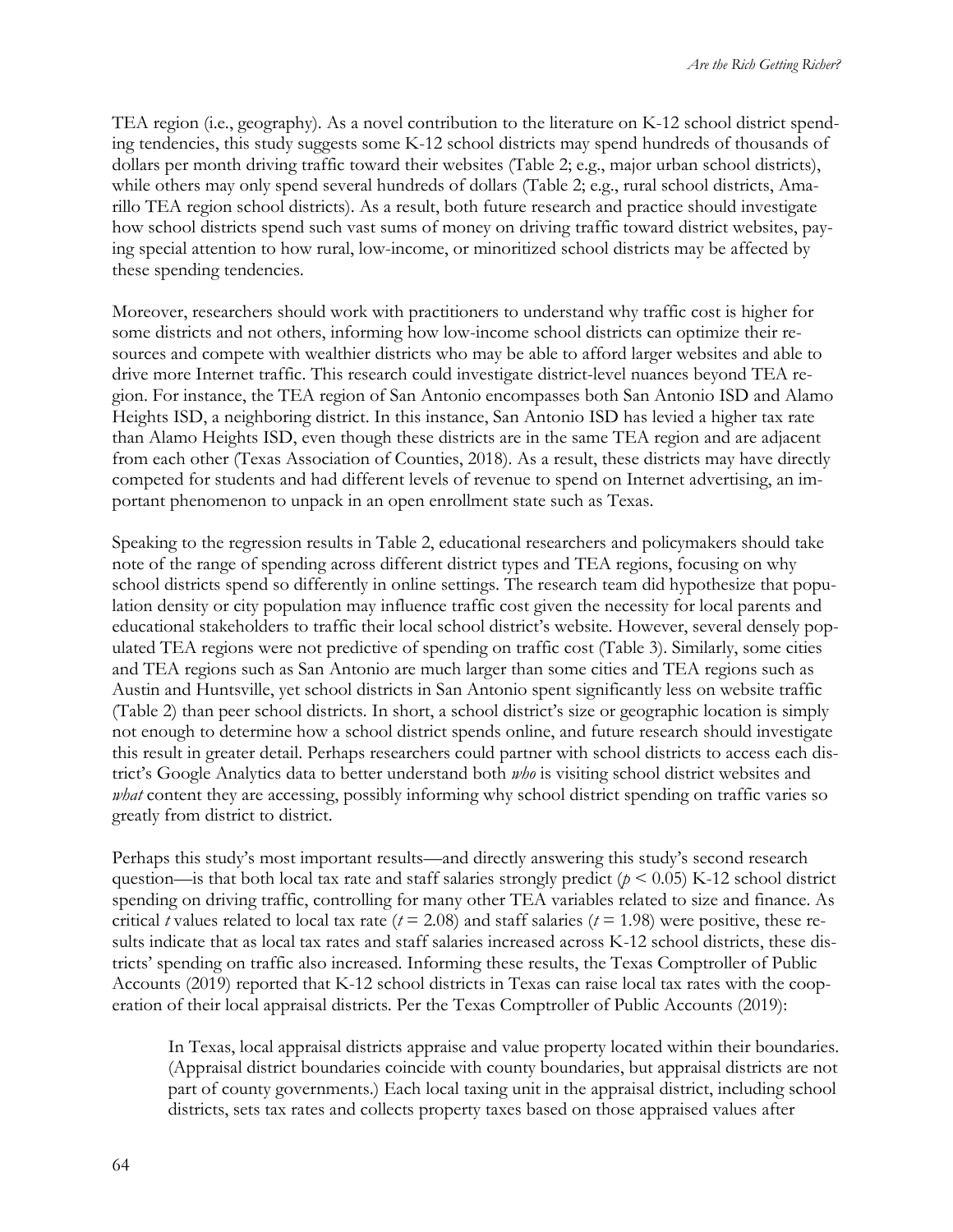various deductions and limitations are applied. (para. 11)

Here, local tax rates of K-12 school districts in Texas are strongly tied to property value and a school district's ability to levy their local taxing unit to raise taxes, and thus, raise additional revenue for its school district. Directly connecting to this study's results, K-12 school districts in wealthier areas who have the ability to levy a higher local tax rate to support their school district may be able to spend more to drive traffic to their school district's website. Although we cannot say for certain that this phenomenon is occurring across all K-12 school districts in Texas, these implications for equity are troubling.

First, these results, paired with the Texas Comptroller of Public Accounts (2019) information, likely indicates that K-12 school districts in Texas can be socioeconomically stratified considering their local property valuations and ability to levy higher local tax rates to fund schools. Prior research has explored socioeconomic stratification of K-12 school districts (Behrends et al., 2019; Heilig et al., 2016; Jabbar, 2016; Johnson & Jackson, 2019; Lubienski & Lee, 2016). However, this study finds that the same socioeconomic stratification may exist in K-12 school district online spaces, as this study's results strongly suggest that a school district's ability to levy or maintain a high local tax rate to fund the district may carry over into traffic cost expenditures, further minoritizing low-income schools without high local property valuations and the inability to levy high local tax rates.

Moreover, if a school district can levy or maintain high local tax rates, the district may be able to spend more on staff salaries, evidenced by data in Table 3. TEA (2019b) data does not break down into specific salaries across different type of staff (e.g., clerical, technology, instructional). Yet, wealthier districts may be better positioned to pay higher salaries to Internet support staff, such as web developers and software engineers, to drive Internet traffic toward a school district's website. Here, wealthy K-12 school districts in Texas may be reaping the benefits of high local tax rates in two important ways that feed one another: They may have the finances to recruit and retain highquality Internet support staff, who in turn have the financial resources to optimize a school district's website and drive traffic toward that site. This domino effect of levying high local taxes to pay high staff salaries to optimize and improve school district websites may be producing a socioeconomically stratifying effect in online spaces, a space previously underexplored by K-12 educational research.

Ultimately, the data in this study suggest that certain K-12 school districts in Texas may have a financial advantage when it comes to driving traffic to their websites. Specifically, data beg the question, "Are the rich getting richer?" Moreover, future research could consider exploring online wealth, or, the robustness of and investment in websites that K-12 school districts are making in Texas and beyond. Although a relatively new technology which has exploded over the past two decades, the Internet represents an incredible data source for all educational stakeholders and an important area of study for educational researchers. Without a critical investigation into how school districts spend taxpayer dollars and potentially minoritize low-income school districts, the rich may keep getting richer. This lack of investigation would ultimately leave low-income schools and students behind in an Internet era that perpetually moves forward.

 $\overline{\phantom{a}}$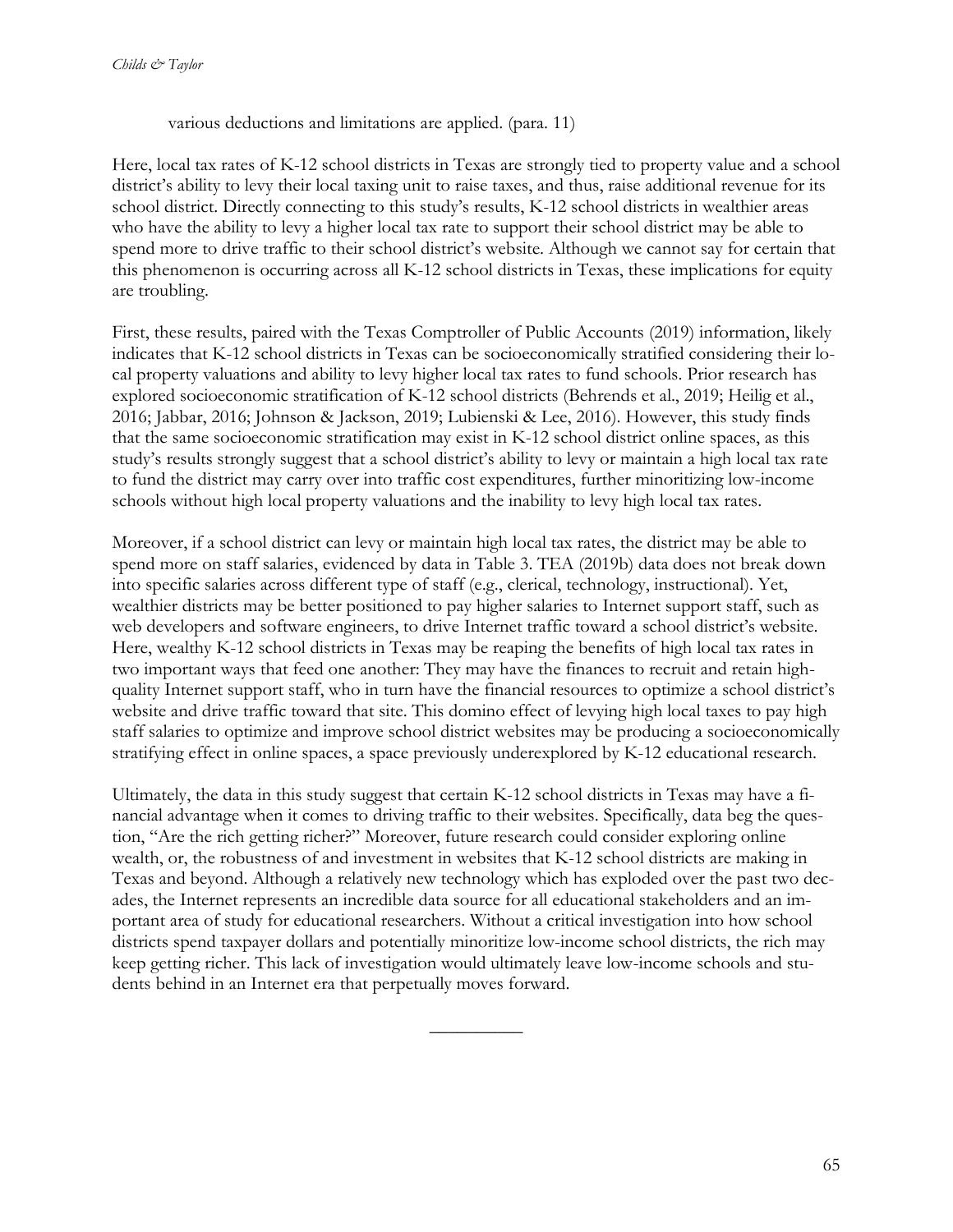**Joshua Childs** is an assistant professor in the Department of Educational Leadership and Policy at the University of Texas at Austin. Joshua's research focuses on the role of interorganizational networks, cross-sector collaborations, and strategic alliances to address complex educational issues. Specifically, his work examines collaborative approaches involving community organizations and stakeholders that have the potential to improve academic achievement and reduce opportunity gaps for students in urban and rural schools.

**Z.W. Taylor** is an Institutional Support Consultant at Trellis Company in Round Rock, Texas. He has published over 70 peer reviewed journal articles, many focused on linguistics in higher education.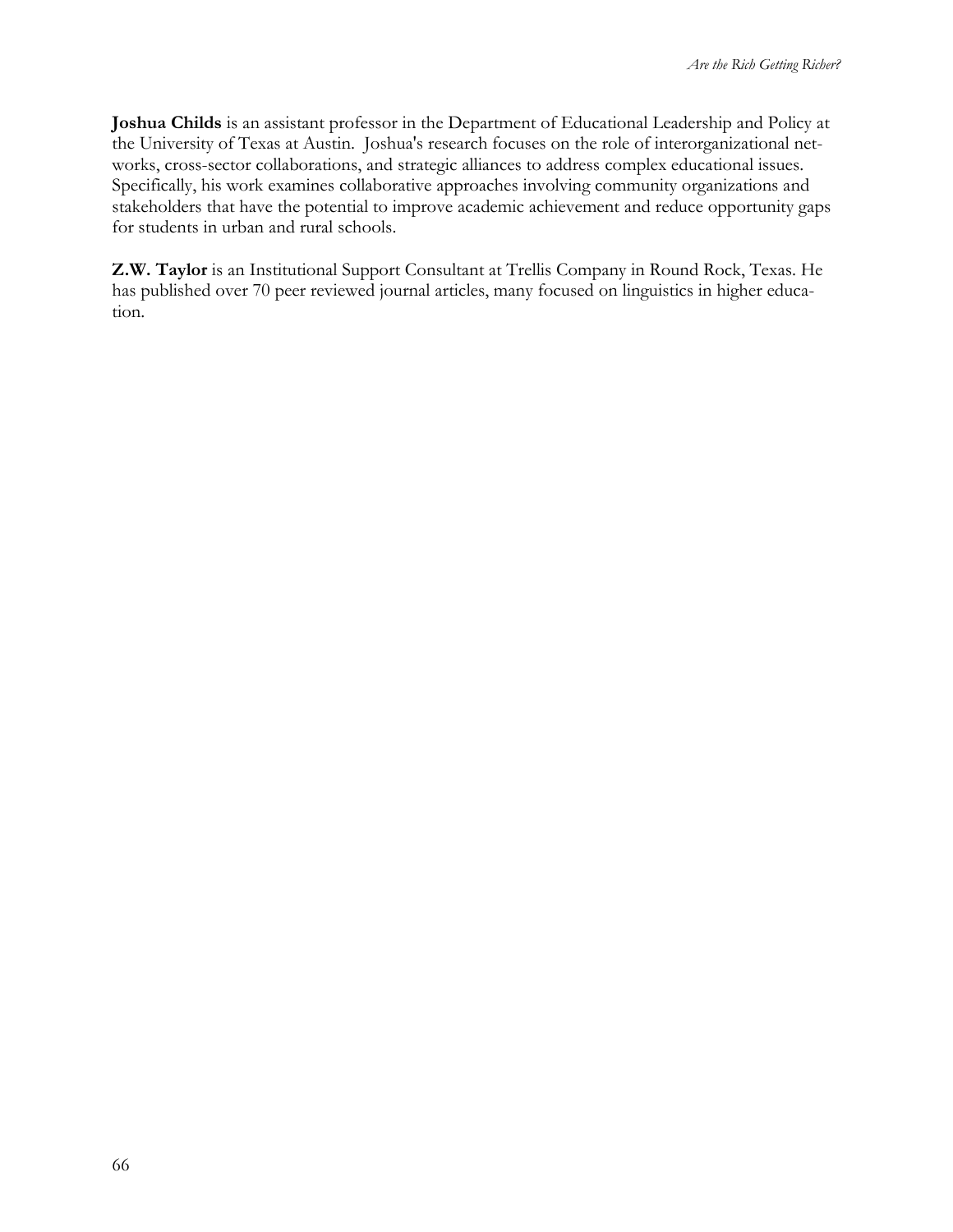#### **References**

- Alsmadi, I., & Taylor, Z. W. (2019). Does size matter? An evaluation of institutional internet ranking metrics. *Technology & Resources in Education*, 1-24. https://papers.ssrn.com/sol3/papers.cfm?abstract\_id=3441943
- Bauer, J. M., & Latzer, M. (Eds.). (2016). *Handbook on the economics of the Internet*. Northampton, MA: Edward Elgar.
- Baye, M. R., Santos, B. D., & Wildenbeest, M. R. (2016). Search engine optimization: What drives organic traffic to retail sites? *Journal of Economics & Management Strategy*, *25*(1), 6-31. https://doi.org/10.1111/jems.12141
- Behrends, M., Primus, A., & Springer, M. G. (2019). *Handbook of research on school choice*. New York, NY: Routledge.
- Darling-Hammond, L. (2010). Recruiting and retaining teachers: Turning around the race to the bottom in high-need schools. *Journal of Curriculum and Instruction*, *4*(1). http://www.joci.ecu.edu/index.php/JoCI/article/view/42
- Davis, E. A., & Krajcik, J. S. (2005). Designing educative curriculum materials to promote teacher learning. *Educational Researcher*, *34*(3), 3-14. https://doi.org/10.3102/0013189X034003003
- Denham, A. R., Mayben, R., & Boman, T. (2016). Integrating game-based learning initiative: Increasing the usage of game-based learning within K-12 classrooms through professional learning groups. *TechTrends*, *60*, 70-76. https://doi.org/10.1007/s11528-015-0019-y
- Fernandez, M. L. (2020). Marketing strategies for attracting prospective secondary mathematics teachers. In W. G. Martin, B. R. Lawler, A. E. Lischka, & W. M. Smith (Eds.), *The mathematics teacher education partnership: The power of a networked improvement community to transform secondary mathematics teacher preparation* (pp. 319-336).
- Heilig, J., Holme, J., LeClair, A. V., Redd, L. D., & Ward, D. (2016). Separate and unequal: The problematic segregation of special populations in charter schools relative to traditional public schools. *Stanford Law & Policy Review*, *27*(2), 251-294. https://heinonline.org/HOL/P?h=hein.journals/stanlp27&i=271
- Hew, K. F., & Cheung, W. S. (2013). Use of web 2.0 technologies in K-12 and higher education: The search for evidence-based practice. *Educational Research Review*, *9*, 47-64. https://doi.org/10.1016/j.edurev.2012.08.001
- Ilfeld, J. S., & Winer, R. S. (2002). Generating website traffic. *Journal of Advertising Research*, *42*(5), 49- 61. https://doi.org/10.2501/JAR-42-5-49-61
- Jabbar, H. (2016). Selling schools: Marketing and recruitment strategies in New Orleans. *Peabody Journal of Education*, *91*(1), 4-23. https://doi.org/10.1080/0161956X.2016.1119554
- Johnson, R. C., & Jackson, C. K. (2019). Reducing inequality through dynamic complementarity: Evidence from head start and public school spending. *American Economic Journal: Economic Policy*, *11*(4), 310-349. https://doi.org/10.1257/pol.20180510
- Jones, K. D., & Figueiredo-Brown, R. (2018). Finding the customers: Challenges and experiences marketing K-12 full-time virtual schools. *American Journal of Distance Education*, *32*(2), 96-112. https://doi.org/10.1080/08923647.2018.1440463
- Killeen, K. M., Monk, D. H., & Plecki, M. L. (2002). School district spending on professional development: Insights available from national data (1992-1998). *Journal of Education Finance*, *28*(1), 25-49. https://www.jstor.org/stable/40704156
- Kimmons, R., Carpenter, J. P., Veletsianos, G., & Krutka, D. G. (2018). Mining social media divides: An analysis of K-12 U.S. School uses of Twitter. *Learning, Media and Technology*, *43*(3), 307- 325. https://doi.org/10.1080/17439884.2018.1504791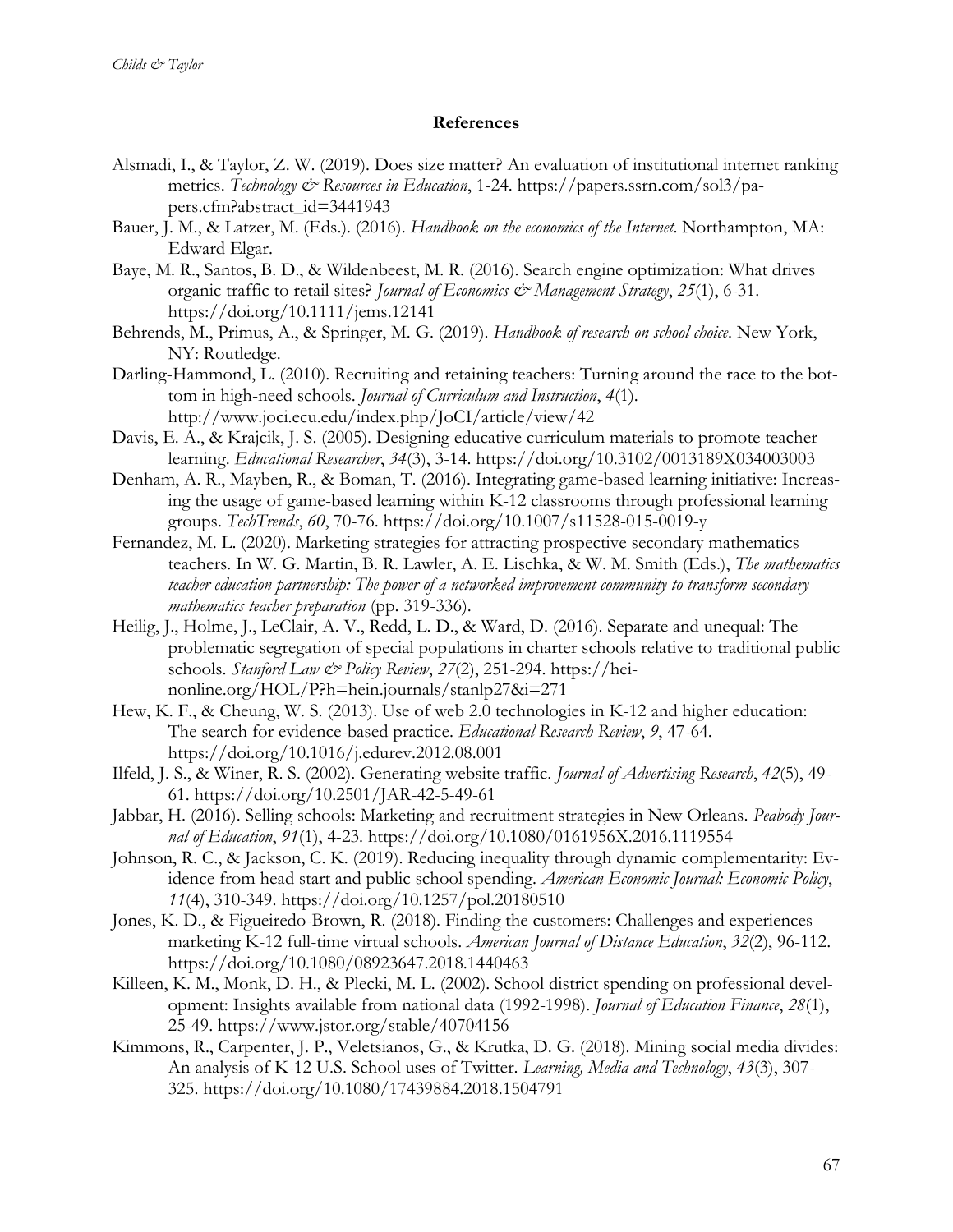- Kimmons, R., Hunsaker, E. W., Jones, J. E., & Stauffer, M. (2019). The nationwide landscape of K– 12 school websites in the United States: Systems, services, intended audiences, and adoption patterns. *The International Review of Research in Open and Distributed Learning*, *20*(3), 180-201. https://doi.org/10.19173/irrodl.v20i4.3794
- Law, T. J. (2019). Meet the top 10 search engines in the world in 2019. https://www.oberlo.com/blog/top-search-engines-world
- Leichenko, J. (2017). University of Phoenix leads online education advertisers in paid search https://www.kantarmedia.com/us/thinking-and-resources/blog/adg-university-of-phoenixleads-online-education-advertisers-in-paid-search
- Lubienski, C., & Lee, J. (2016). Competitive incentives and the education market: How charter schools define themselves in metropolitan Detroit. *Peabody Journal of Education*, *91*(1), 64-80. https://doi.org/10.1080/0161956X.2016.1119582
- Maranto, R, & Shuls, J V. (2012). How do we get them on the farm? Efforts to improve rural teacher recruitment and retention in Arkansas. *Rural Educator*, *34*(1), 1-9. https://files.eric.ed.gov/fulltext/EJ1000101.pdf
- Miller, K. K. (2017). *Catholic school enrollment: A study on the impact of a marketing plan in a Catholic school* (Doctoral dissertation). ProQuest database. (Accession No. 10272394)
- Miller, S. (2019). Charter school transparency rules: Clear as mud but changing. https://texasmonitor.org/charter-school-transparency-rules-clear-as-mud-but-changing/
- Nadworny, E. (2019). *Fewer students are going to college: Here's why that matters*. https://www.npr.org/2019/12/16/787909495/fewer-students-are-going-to-college-hereswhy-that-matters
- SEMrush. (2019). *Overview: Features and analytics*. https://www.semrush.com/features/
- Staker, H., & Horn, M. B. (2012, May). *Classifying K-12 blended learning*. https://eric.ed.gov/?id=ED535180
- Taylor, Z. W. (2018). "Now you're competing": How historically-Black colleges and universities compete (and don't) on the Internet. *International Journal of Educational Technology in Higher Education*, *15*(28), 1-15. https://doi.org/10.1186/s41239-018-0111-4
- Taylor, Z. W., & Bicak, I. (2020). Buying search, buying students: How elite U.S. institutions employ paid search to practice academic capitalism online. *Journal of Marketing for Higher Education*, 1- 26. https://doi.org/10.1080/08841241.2020.1731910
- Taylor, Z. W., Childs, J., Bicak, I., & Alsmadi, I. (2019). Is bigger, better? Exploring U.S. News graduate education program rankings and Internet characteristics. *Interchange*, *50*(2), 205-219. https://doi.org/10.1007/s10780-019-09366-0
- Texas Association of Counties. (2018). School district property tax rates in Bexar County. https://txcip.org/tac/census/schoolhist.php?FIPS=48029
- Texas Comptroller of Public Accounts. (2019). III. Texas public education funding sources. https://comptroller.texas.gov/economy/fiscal-notes/2019/jan/funding.php
- Texas Education Agency. (2019a). Education service centers: History. https://tea.texas.gov/About\_TEA/Other\_Services/Education\_Service\_Centers/Education\_Service\_Centers
- Texas Education Agency. (2019b). Reports and data. https://tea.texas.gov/reports-and-data
- United States Census Bureau. (2019). 2019 U.S. population estimates continue to show the nation's growth is slowing. https://www.census.gov/newsroom/press-releases/2019/popest-nation.html
- Whitmire, R. (2019). The most important charter school network in America is not what you think. https://www.nydailynews.com/opinion/ny-oped-the-most-important-charter-school-network-in-america-is-not-wh-20190918-bgvggj33vngbbnfw323xn6fxca-story.html